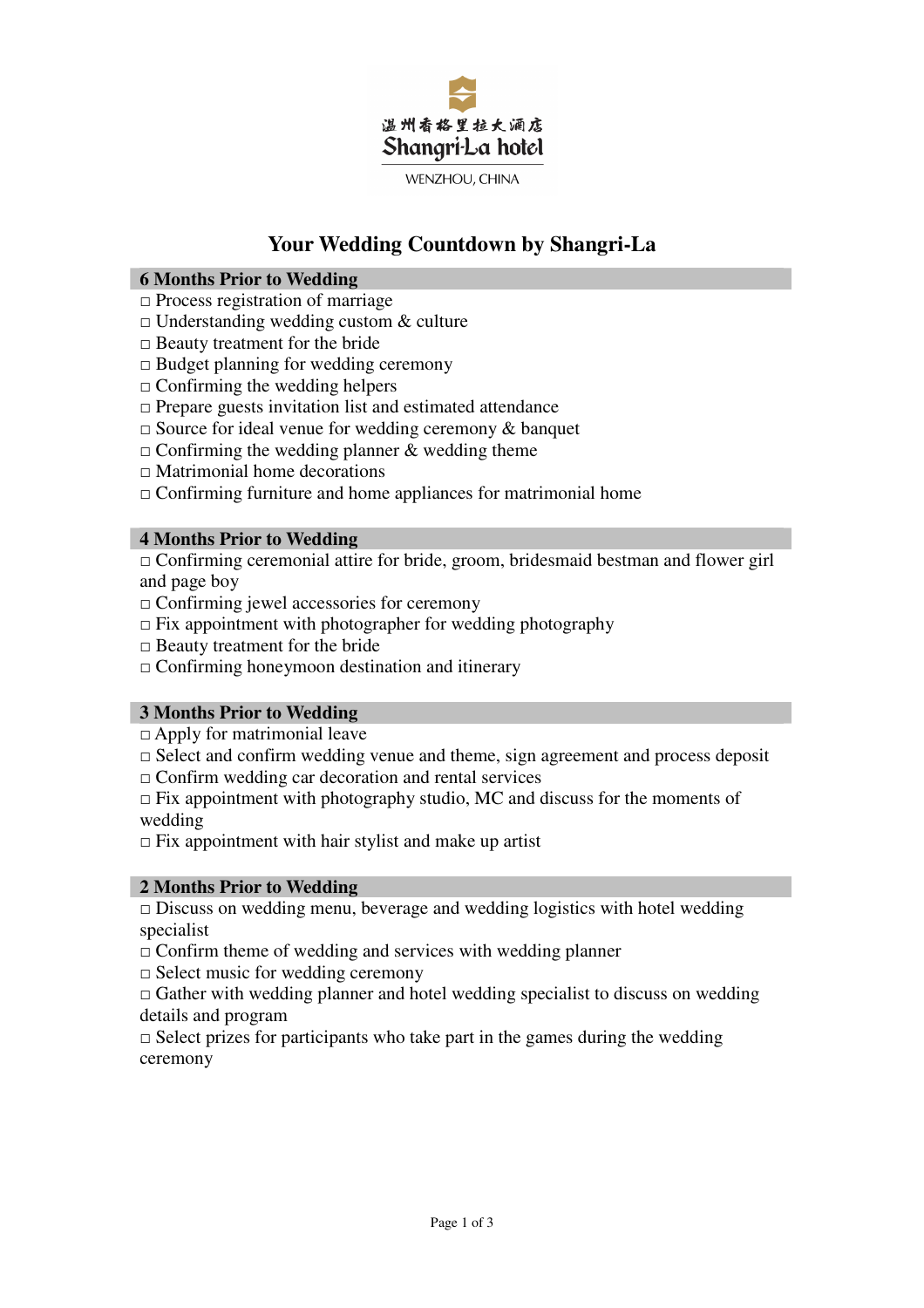

# **Your Wedding Countdown by Shangri-La**

# **1 Month Prior to Wedding**

- $\Box$  Confirm guest list
- $\Box$  Purchase wedding goodies
- $\Box$  Send out invitation cards
- $\Box$  Go through and confirm the schedule on wedding rundown with wedding helpers

 $\Box$  Confirm bridal hair style and make-up, on site make up artist stand by throughout the event.

 $\square$  Schedule wedding decoration for the new house

## **1 Week Prior to Wedding**

 $\Box$  Seating arrangement for wedding banquet

 $\Box$  Go through the schedule on the details of the wedding with MC, wedding planner and hotel

 $\square$  Wedding rundown rehearsal, prepare script with MC

 $\Box$  Remain updated with the wedding day weather forecast and prepare backup plan if required

 $\Box$  Prepare check list for wedding schedule, confirming the personal items & red packet

- $\Box$  Confirming the route of advancement on the actual day of wedding
- $\Box$  Confirm the red packet receiving & issuing personnel.
- $\Box$  Facial / body massage
- $\Box$  Complete hair marcel and trimming
- $\Box$  Complete packing of luggage for honeymoon trip
- $\Box$  Prepare gift check list for family & friends
- $\Box$  Move in daily necessities for new home on auspicious date
- $\Box$  Bridal gowns and suits fitting
- $\Box$  Confirming with hotel wedding specialist:
	- 1. Final guarantee attendance and setup
	- 2. Dragon & Phoenix display and linens selection
	- 3. Table number setup standard
	- 4. Bridal room usage
	- 5. Signage details for Hotel Information Distribution System
	- 6. Honeymoon room setup for date of wedding
	- 7. Final confirmation of setup time for wedding planners

#### **1 Date Prior to Wedding**

 $\Box$  Confirm appointment with makeup artist & hairstylist, photography studio, car rental services.

 $\nabla \mathbf{R}$  Re-confirm firecrackers, fireworks schedule

- $\square$  Decorate new home with "Double Happiness" signs
- $\square$  Salon visiting for beauty care and medicure
- $\Box$  Confirm red packet quantity for wedding day